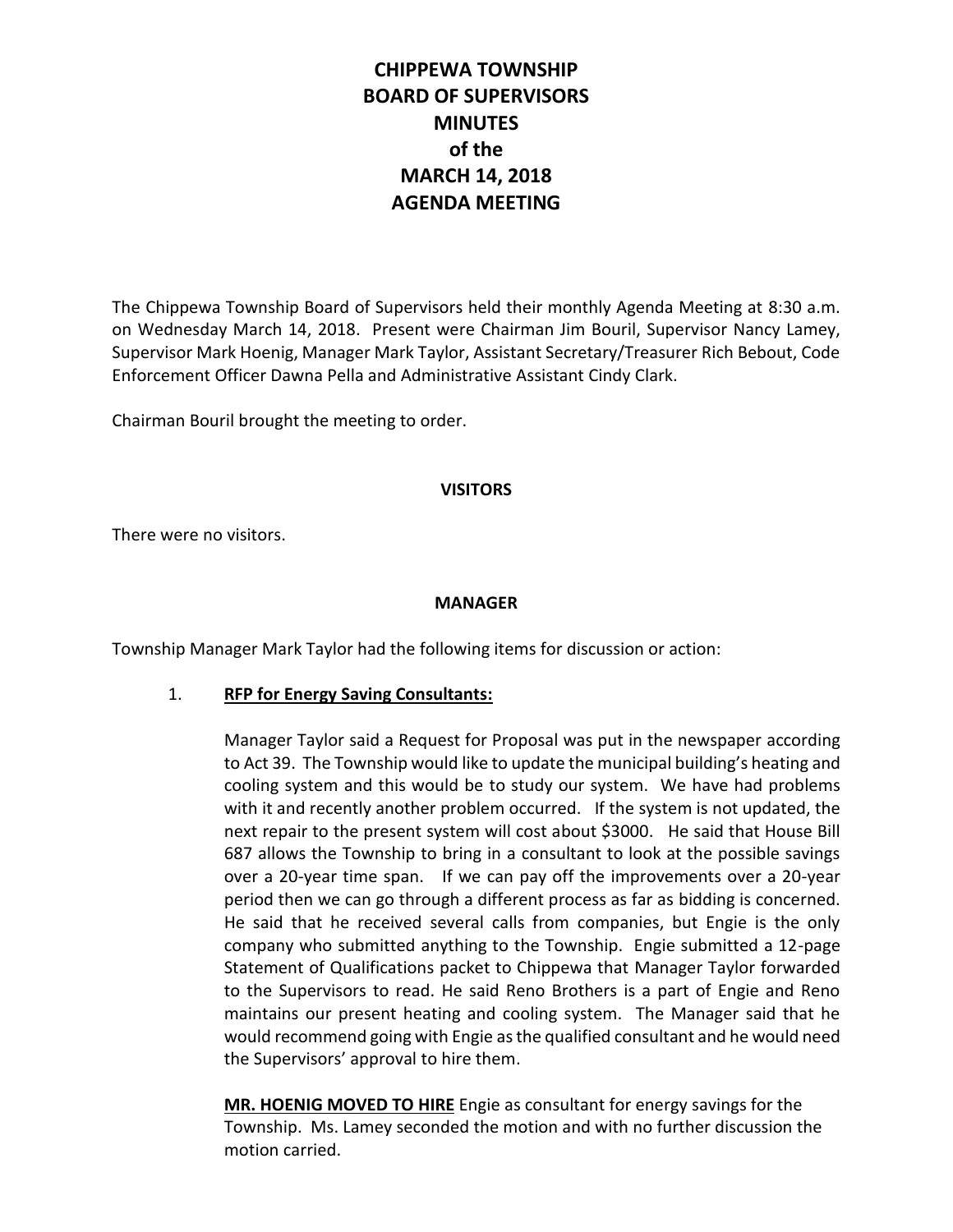## **2. Electric/Gas Rate Contract:**

Rich Bebout had supplied the Manager and the Supervisors with a memo regarding energy services. In it, he explained that we have 27 accounts with Penn Power and that the 3 biggest accounts are under a fixed contract rate that ended in March of 2018 with supplier Direct Energy. The other 24 accounts are under a variable rate as high as .2453/kwh. An analysis was conducted with Premier Solutions. Lumping the accounts under a 45-month fixed contract rate with MidAmerican Energy could generate a cost savings of \$12,000+ over the life of the contract.

Rich had also provided a memo regarding gas services. He relayed that the Township currently has 8 accounts with Columbia Gas. He said an analysis with Premier Solutions was conducted and a new rate will generate a cost savings of \$14,100 over the life of that contract.

## **3. CD/Bank Account and Credit Card Changes:**

Rich provided a third memo to the Manager and Supervisors regarding CD, credit card and liquid deposit accounts. He typed an outline regarding FNB Bank, WesBanco and PNC. He went over the outline and explained the changes to those at the meeting. He listed the total increase in interest for 2018 as \$21,000.

Manager Taylor told the Supervisors that at next week's meeting there will be legislation to move the fire department account to WesBanco. This will add to the \$21,000 figure listed above. The Manager spoke about the present heating and cooling system here in the Township building. He thanked Rich Bebout and Beth Popik for the work they did in order to save the Township money.

## **4. Active Shooter Training:**

Chief Berchtold provided a memo regarding training classes. An Active Shooter Instructor's Course will be hosted by the Beaver Falls Police and will be held at the Northwestern Elementary School on April 10<sup>th</sup>, 11<sup>th</sup>, and 12<sup>th</sup>. Part-time officers Deyber and Richman from the Township will attend. Manager Taylor said that Officer Lutton will have taser training. He said after this training, the Township will not have to rely on other departments for training. He commended the three officers for taking this training. The Manager said that on June  $6<sup>th</sup>$ , Active Shooter Training will be hosted by the Chippewa Township Police Department at Blackhawk High School. All police departments in the Blackhawk School District will be invited and it will be mandatory for the Chippewa Police Officers to be in attendance. Information on this will appear in our spring newsletter.